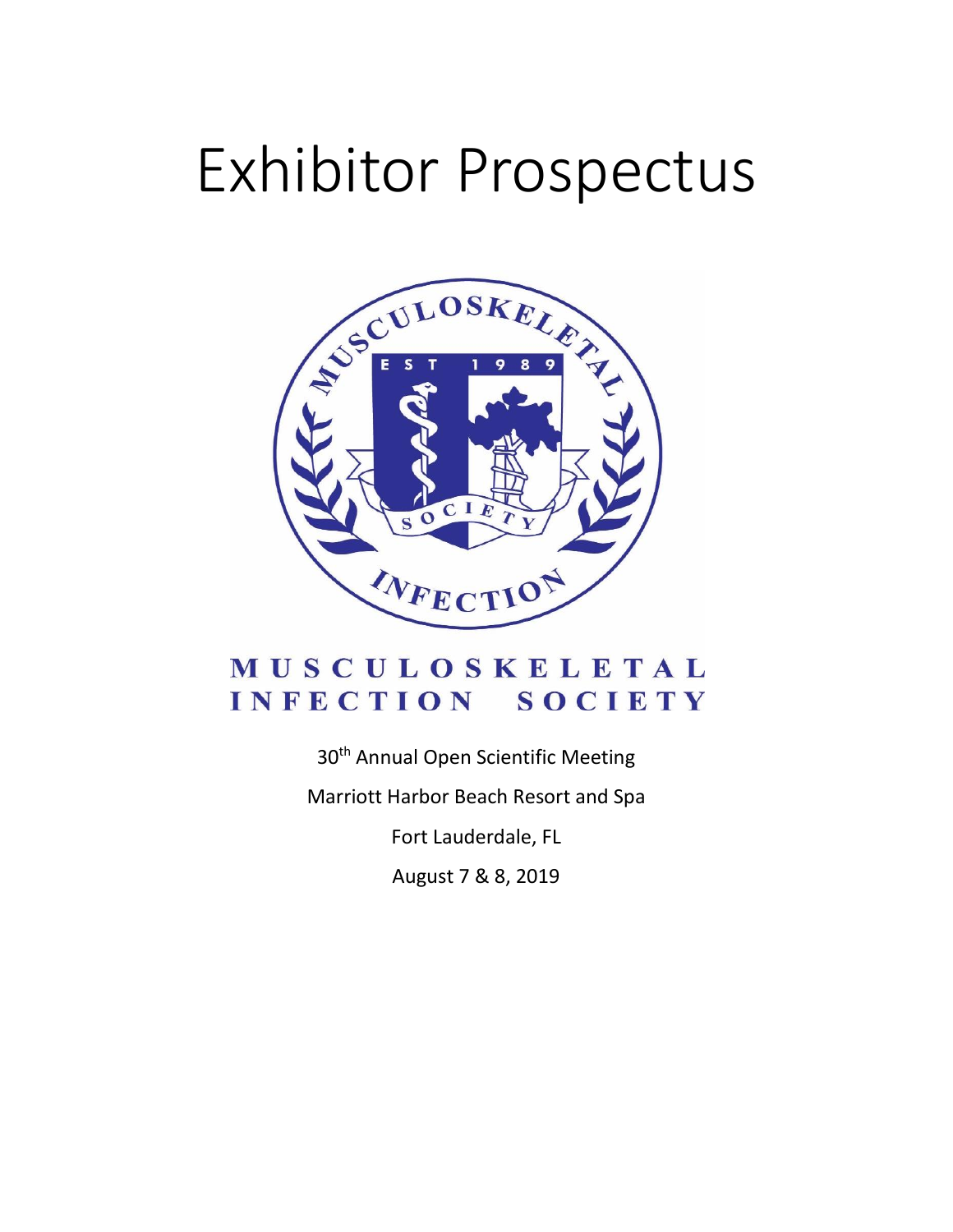# Levels of Support

#### **Diamond - \$10,000.00**

### **Symposium Sponsorship**

- Opportunity to help choose topic for Symposium
- May hold "outside" activity\* that MSIS will Advertise by: + Sending invite to MSIS members via email
	- + Including information in our written Program
- One six foot skirted, draped display table\*\*
- Two representatives may attend meeting
- Access to discounted hotel accommodations
- Exhibit level included in verbal announcements, slides, meeting program, etc.
- Invitation to all food and beverage functions

#### **Platinum** – **\$6,000.00**

Exhibitors receive:

- two six foot skirted, draped display tables\*\*
- three representatives may attend meeting
- prominent location in exhibit area (to be determined by set up available at hotel)
- sign indicating exhibit level to be displayed at exhibit
- Exhibit level included in verbal announcements, slides, meeting program, etc.
- access to discounted hotel accommodations
- invitation to all food and beverage functions

#### **Gold** – **\$3,000.00**

Exhibitors receive:

- one six foot skirted, draped display table\*\*\*
- two representatives may attend meeting
- perimeter location in exhibit area (to be determined by set up available at hotel)
- sign indicating exhibit level to be displayed at exhibit
- Exhibit level included in verbal announcements, slides, meeting program, etc.
- access to discounted hotel accommodations
- invitation to all food and beverage functions

\*Activity will not conflict or occur during MSIS activities \*\*All exhibits are table top displays.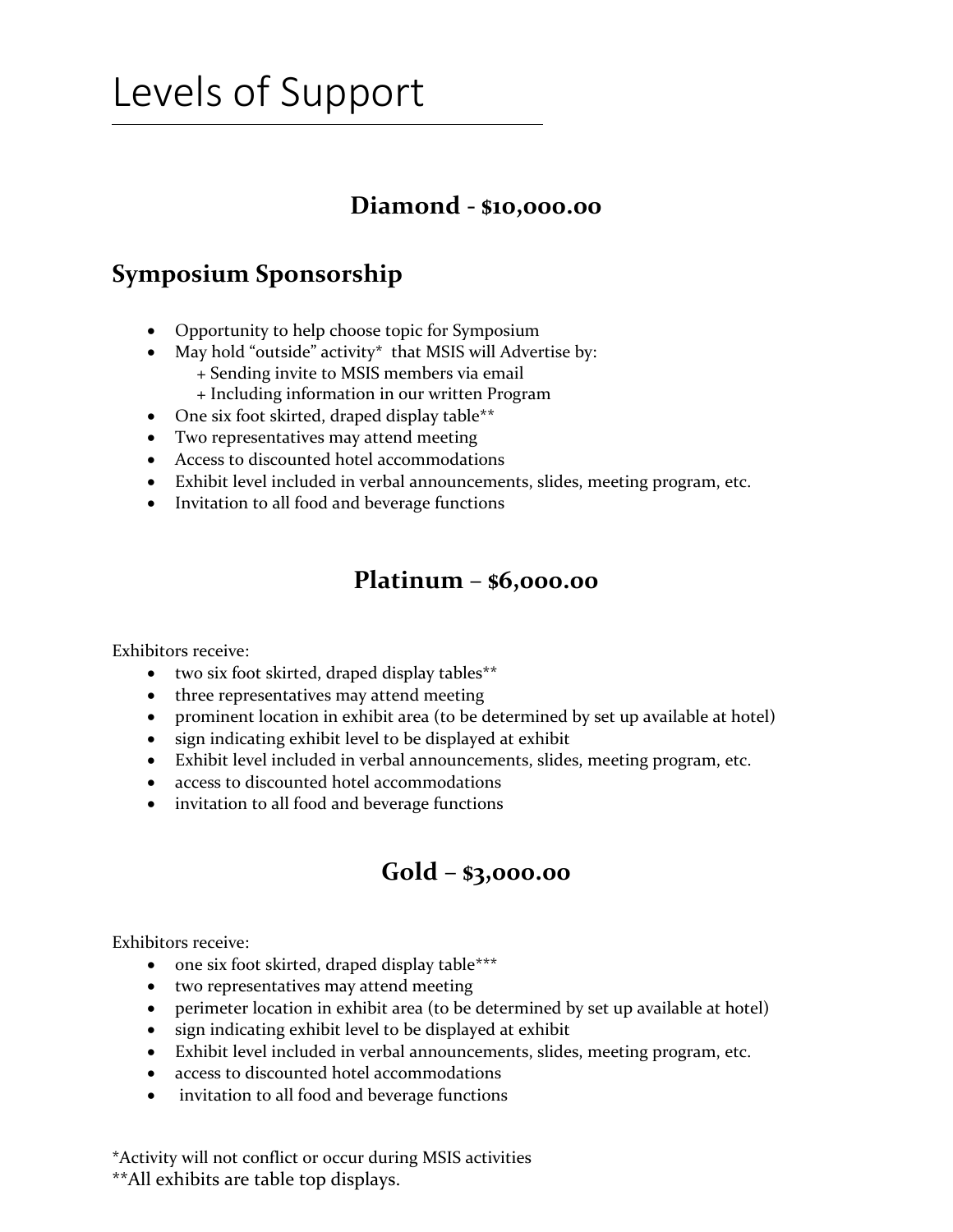## General Information

 Exhibit hours are indicated on the tentative agenda sent separately. The final agenda will be available in June 2020.

 All promotional materials, collateral or activities must be confined within the limits of the Exhibitor's purchased space.

 Security will not be provided in the exhibit area. Exhibitors are urged to remove all valuables during non-exhibit hours. Exhibitor agrees that neither the MSIS nor the facility management is financially liable for theft, damage, loss, or disappearance of any kind. The MSIS suggests Exhibitors contact their insurance agents to confirm proper coverage of exhibit materials. The facility will be locked overnight but note that facility employees will have access to the space for cleaning, etc. If Exhibitor desires to arrange for security at its expense, he/she should contact Marcy Wilkinson by the end of June 2020.

 Standard electricity may be available through the hotel convention services. Exhibitors are responsible for arranging installation of electricity and payment for the service. Information will be available in May 2020.

 Exhibitors are responsible for all arrangements pertaining to the shipment of exhibits. Bring air bill(s) for courier with account number to make arrangements for return shipments. More information will be available in June 2020.

To reserve space, please complete and submit the letter of agreement sent separately.